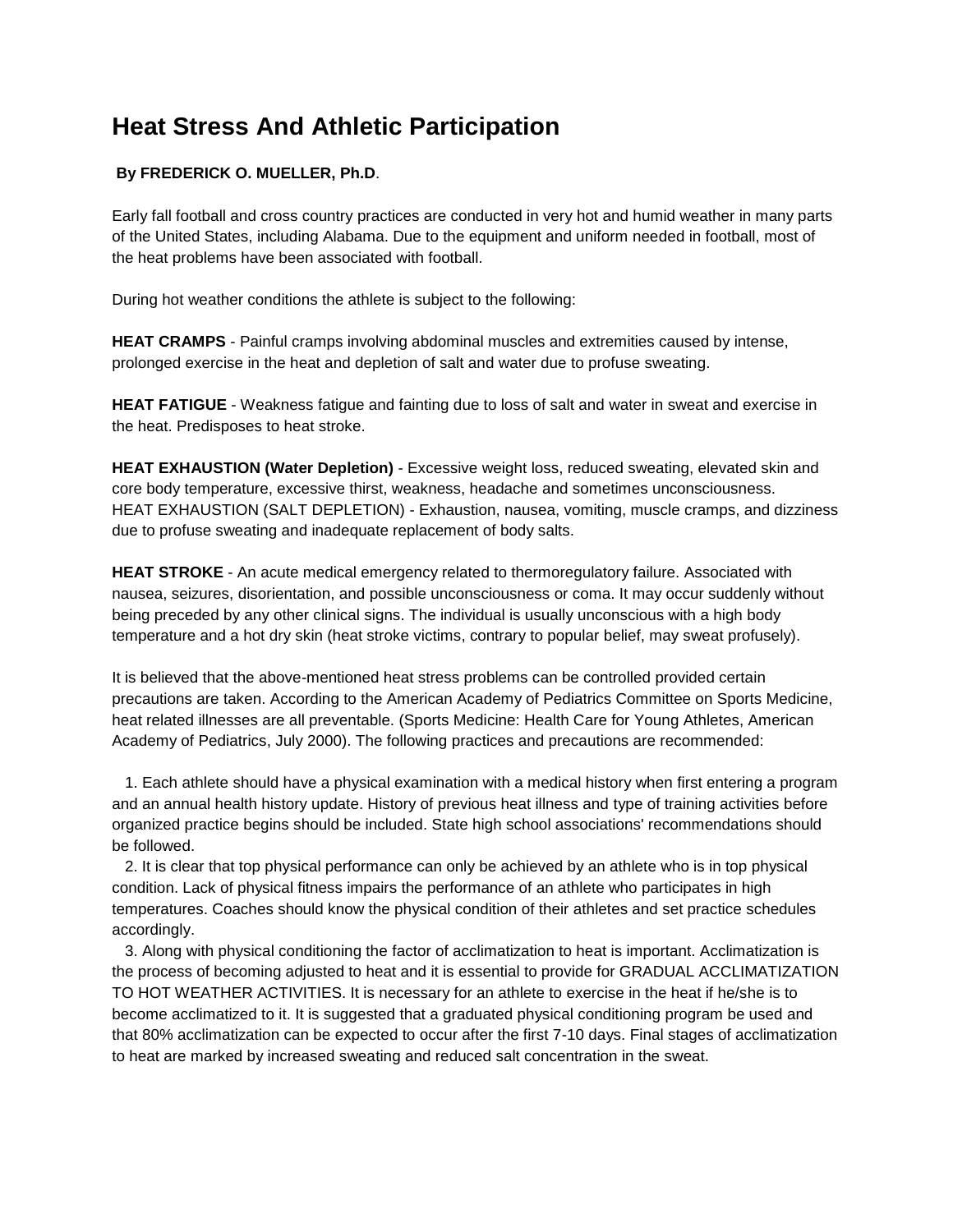4. The old idea that water should be withheld from athletes during workouts has NO SCIENTIFIC FOUNDATION. The most important safeguard to the health of the athlete is the replacement of water. Water must be on the field and readily available to the athletes at all times. It is recommended that a minimum 10-minute water break be scheduled for every 20 minutes of heavy exercise in the heat. Athletes should rest in a shaded area during the break. WATER SHOULD BE AVAILABLE IN UNLIMITED QUANTITIES.

 5. Check and be sure athletes are drinking the water. Replacement by thirst alone is inadequate. Test the air prior to practice or game using a wet bulb, globe, temperature index (WBGT index) which is based on the combined effects of air temperature, relative humidity, radiant heat and air movement. The following precautions are recommended when using the WBGT Index: (ACSM's Guidelines for the Team Physician, 1991)

\* Below 65 - Unlimited activity

\* Below 65 - Unlimited activity

\* 65-73 - Moderate risk

\* 73-82 - High risk

\* 82 plus - Very high risk

 6. An alternative method for assessing heat and humidity is the weather guide or heat index. Refer to the Sports Medicine Handbook section on heat related illness published by the NFHS. Figure I is an example of a heat-humidity index table that defines low, moderate, high, and extreme risk zones.

 7. Cooling by evaporation is proportional to the area of the skin exposed. In extremely hot and humid weather reduce the amount of clothing covering the body as much as possible. NEVER USE RUBBERIZED CLOTHING.

 8. Athletes should weigh each day before and after practice and WEIGHT CHARTS CHECKED. Generally a 3 percent weight loss through sweating is safe and over a 3 percent weight loss is in the danger zone. Over a 3 percent weight loss the athlete should not be allowed to practice in hot and humid conditions. Observe the athletes closely under all conditions. Do not allow athletes to practice until they have adequately replaced their weight.

 9. Observe athletes carefully for signs of trouble, particularly athletes who lose significant weight and the eager athlete who constantly competes at his/her capacity. Some trouble signs are nausea, incoherence, fatigue, weakness, vomiting, cramps, weak rapid pulse, visual disturbance and unsteadiness.

10. Teams that encounter hot weather during the season through travel or following an unseasonably cool period, should be physically fit but will not be environmentally fit. Coaches in this situation should follow the above recommendations and substitute more frequently during games.

11. Know what to do in case of an emergency and have your emergency plans written with copies to all your staff. Be familiar with immediate first aid practice and prearranged procedures for obtaining medical care, including ambulance service.

12. Warn your athletes about the use of any products that contain ephedra. Ephedra has been associated with two heat stroke deaths in athletes. Ephedra speeds metabolism and increases body heat, constricts the blood vessels in the skin preventing the body from cooling itself, and by making the user feel more energetic it keeps him/her exercising longer when they should stop. Do not use ephedra or ephedra products.

**HEAT STROKE: THIS IS A MEDICAL EMERGENGY. DELAY COULD BE FATAL**. Immediately cool body while waiting for transfer to a hospital. Remove clothing and immerse torso in ice/cold water. Immersion therapy has the best cooling rates. A plastic baby pool can be available at all practices and games, and can always be ready for immersion procedures. If not available apply ice packs in armpits, groin and neck areas. Continue cooling efforts until EMS arrives.